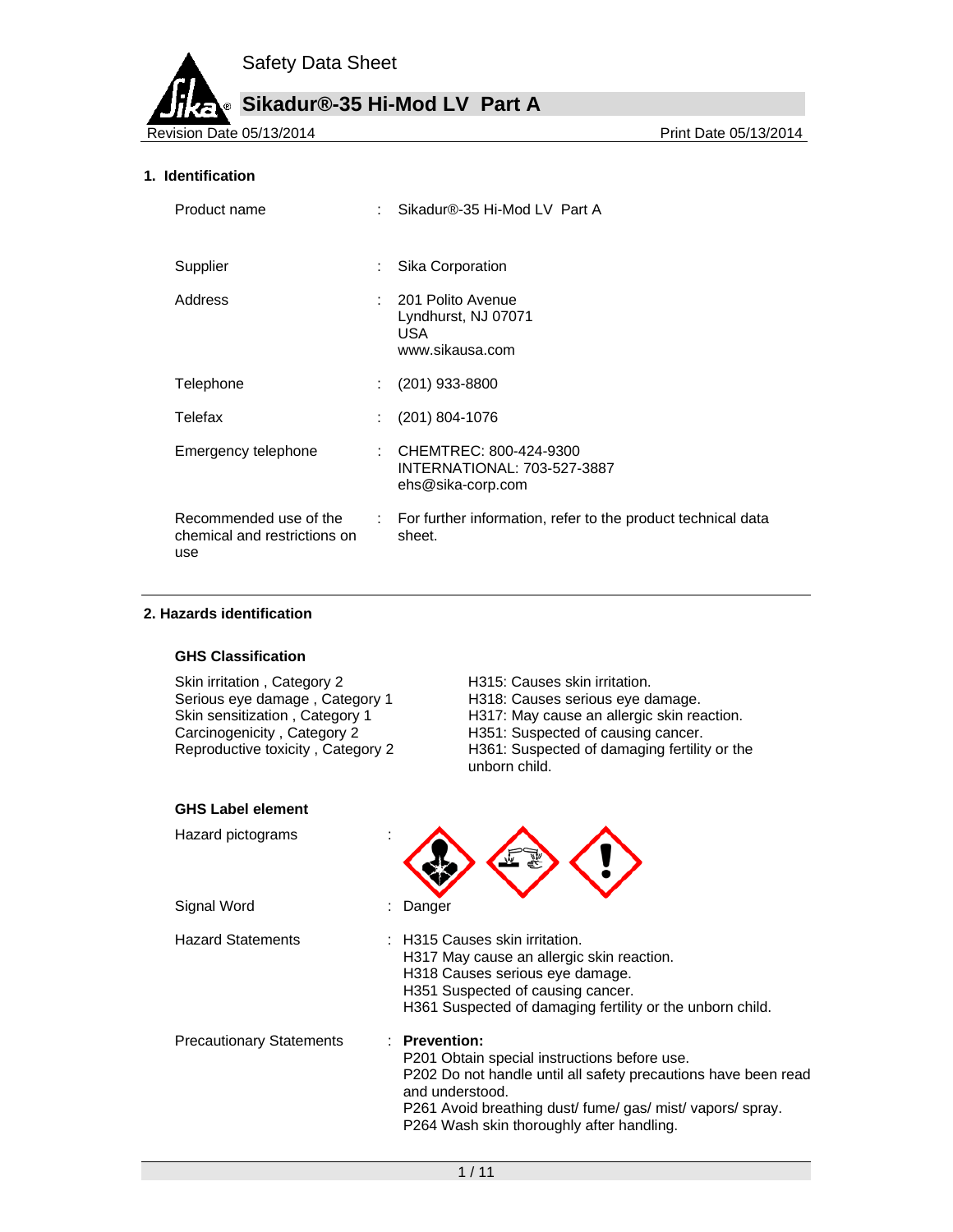

|         | P272 Contaminated work clothing should not be allowed out of<br>the workplace.<br>P280 Wear eye protection/ face protection.<br>P280 Wear protective gloves.<br>P281 Use personal protective equipment as required.<br><b>Response:</b><br>P302 + P352 IF ON SKIN: Wash with plenty of soap and water.<br>P305 + P351 + P338 IF IN EYES: Rinse cautiously with water<br>for several minutes. Remove contact lenses, if present and<br>easy to do. Continue rinsing.<br>P308 + P313 IF exposed or concerned: Get medical advice/<br>attention.<br>P310 Immediately call a POISON CENTER or doctor/<br>physician.<br>P333 + P313 If skin irritation or rash occurs: Get medical<br>advice/attention.<br>P362 Take off contaminated clothing and wash before reuse.<br>Storage:<br>P405 Store locked up.<br>Disposal:<br>P501 Dispose of contents/ container to an approved waste<br>disposal plant. |
|---------|---------------------------------------------------------------------------------------------------------------------------------------------------------------------------------------------------------------------------------------------------------------------------------------------------------------------------------------------------------------------------------------------------------------------------------------------------------------------------------------------------------------------------------------------------------------------------------------------------------------------------------------------------------------------------------------------------------------------------------------------------------------------------------------------------------------------------------------------------------------------------------------------------|
| Warning | : Reports have associated repeated and prolonged exposure to<br>some of the chemicals in this product with permanent<br>brain, liver, kidney and nervous system damage. Intentional<br>misuse by deliberate concentration and inhalation of vapors<br>may be harmful or fatal.                                                                                                                                                                                                                                                                                                                                                                                                                                                                                                                                                                                                                    |

See Section 11 for more detailed information on health effects and symptoms.

### **3. Composition/information on ingredients**

#### **Hazardous ingredients**

| <b>Chemical Name</b>                                                | CAS-No.       | Concentration (%)    |
|---------------------------------------------------------------------|---------------|----------------------|
| bisphenol-A-(epichlorhydrin) epoxy resin                            | 25068-38-6    | $>= 50 - 5 = 100 \%$ |
| 1,3-bis(2,3-epoxypropoxy)-2,2-dimethylpropane                       | 17557-23-2    | $>= 10 - 20 \%$      |
| [[(2-ethylhexyl)oxy]methyl]oxirane (2-ethylhexyl<br>glycidyl ether) | 2461-15-6     | $> = 2 - 5%$         |
| Phenol, 4-nonyl, branched                                           | 84852-15-3    | $1 > 2 - 5$ %        |
| solvent naphtha (petroleum), heavy arom.                            | 64742-94-5    | $>= 1 - 2%$          |
| Naphthalene, pure                                                   | $91 - 20 - 3$ | $>= 0 - 1\%$         |

There are no additional ingredients present which, within the current knowledge of the supplier and in the concentrations applicable, are classified as hazardous to health or the environment and hence require reporting in this section.

### **4. First aid measures**

If inhaled : Move to fresh air.

Consult a physician after significant exposure.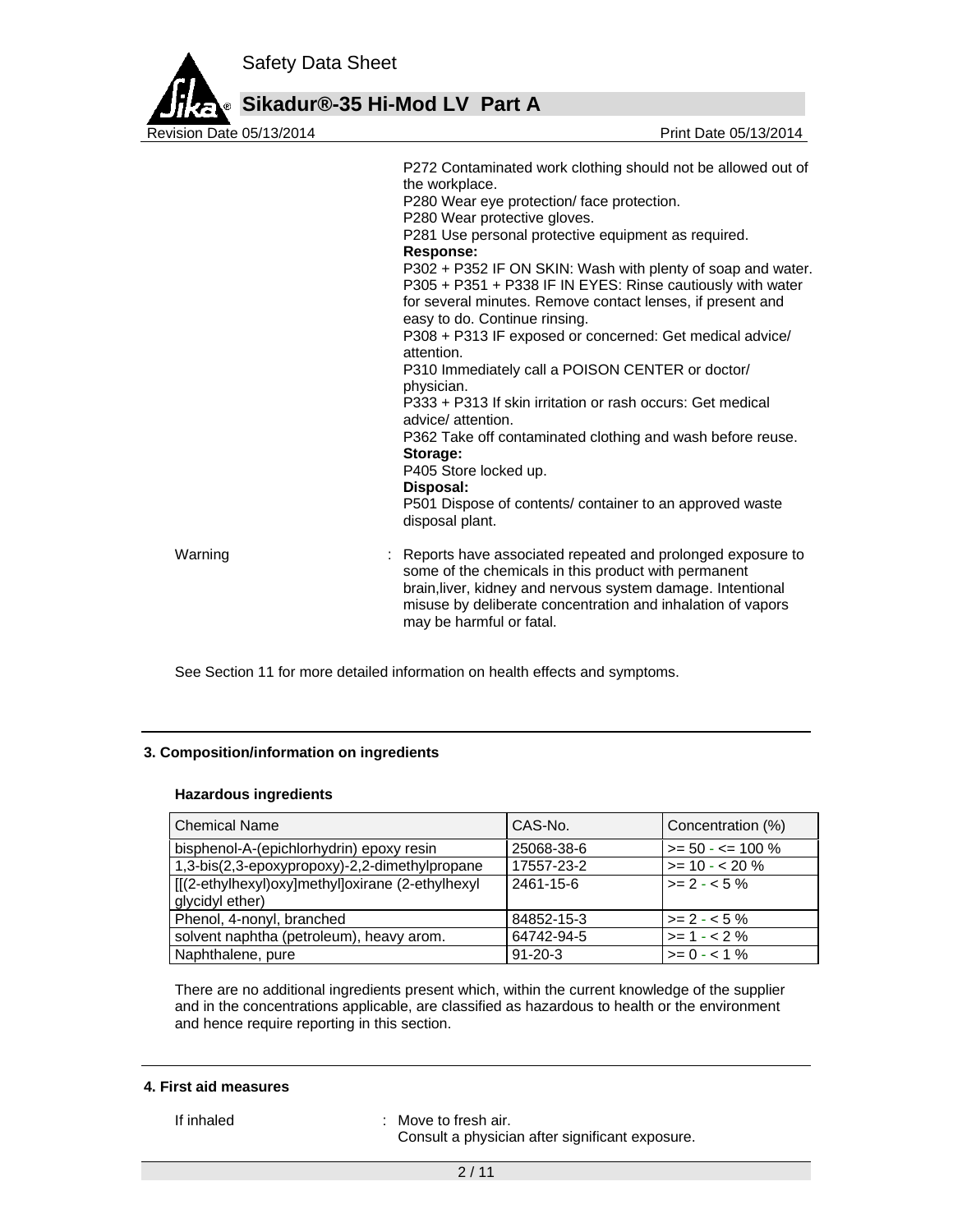**Sikadur®-35 Hi-Mod LV Part A**

Revision Date 05/13/2014

| In case of skin contact                                           | : Take off contaminated clothing and shoes immediately.<br>Wash off with soap and plenty of water.<br>If symptoms persist, call a physician.                                                                                                                                                                            |  |
|-------------------------------------------------------------------|-------------------------------------------------------------------------------------------------------------------------------------------------------------------------------------------------------------------------------------------------------------------------------------------------------------------------|--|
| In case of eye contact                                            | : Small amounts splashed into eyes can cause irreversible<br>tissue damage and blindness.<br>In the case of contact with eyes, rinse immediately with plenty<br>of water and seek medical advice.<br>Continue rinsing eyes during transport to hospital.<br>Remove contact lenses.<br>Keep eye wide open while rinsing. |  |
| If swallowed                                                      | : Clean mouth with water and drink afterwards plenty of water.<br>Induce vomiting immediately and call a physician.<br>Do NOT induce vomiting.<br>Do not give milk or alcoholic beverages.<br>Never give anything by mouth to an unconscious person.                                                                    |  |
| Most important symptoms<br>and effects, both acute and<br>delayed | : irritant effects<br>sensitizing effects<br>Allergic reactions<br>Excessive lachrymation<br>Erythema<br><b>Dermatitis</b><br>See Section 11 for more detailed information on health effects<br>and symptoms.                                                                                                           |  |
| Protection of first-aiders                                        | : Move out of dangerous area.<br>Consult a physician.<br>Show this material safety data sheet to the doctor in<br>attendance.                                                                                                                                                                                           |  |
| Notes to physician                                                | : Treat symptomatically.                                                                                                                                                                                                                                                                                                |  |

### **5. Fire-fighting measures**

| Suitable extinguishing media                      | : Use extinguishing measures that are appropriate to local<br>circumstances and the surrounding environment.                                                                                                                    |
|---------------------------------------------------|---------------------------------------------------------------------------------------------------------------------------------------------------------------------------------------------------------------------------------|
| Specific extinguishing<br>methods                 | : Collect contaminated fire extinguishing water separately. This<br>must not be discharged into drains.<br>Fire residues and contaminated fire extinguishing water must<br>be disposed of in accordance with local regulations. |
| Special protective equipment<br>for fire-fighters | : In the event of fire, wear self-contained breathing apparatus.                                                                                                                                                                |

# **6. Accidental release measures**

| Personal precautions,                             | : Use personal protective equipment.                        |
|---------------------------------------------------|-------------------------------------------------------------|
| protective equipment and                          | Deny access to unprotected persons.                         |
| emergency procedures<br>Environmental precautions | : Do not flush into surface water or sanitary sewer system. |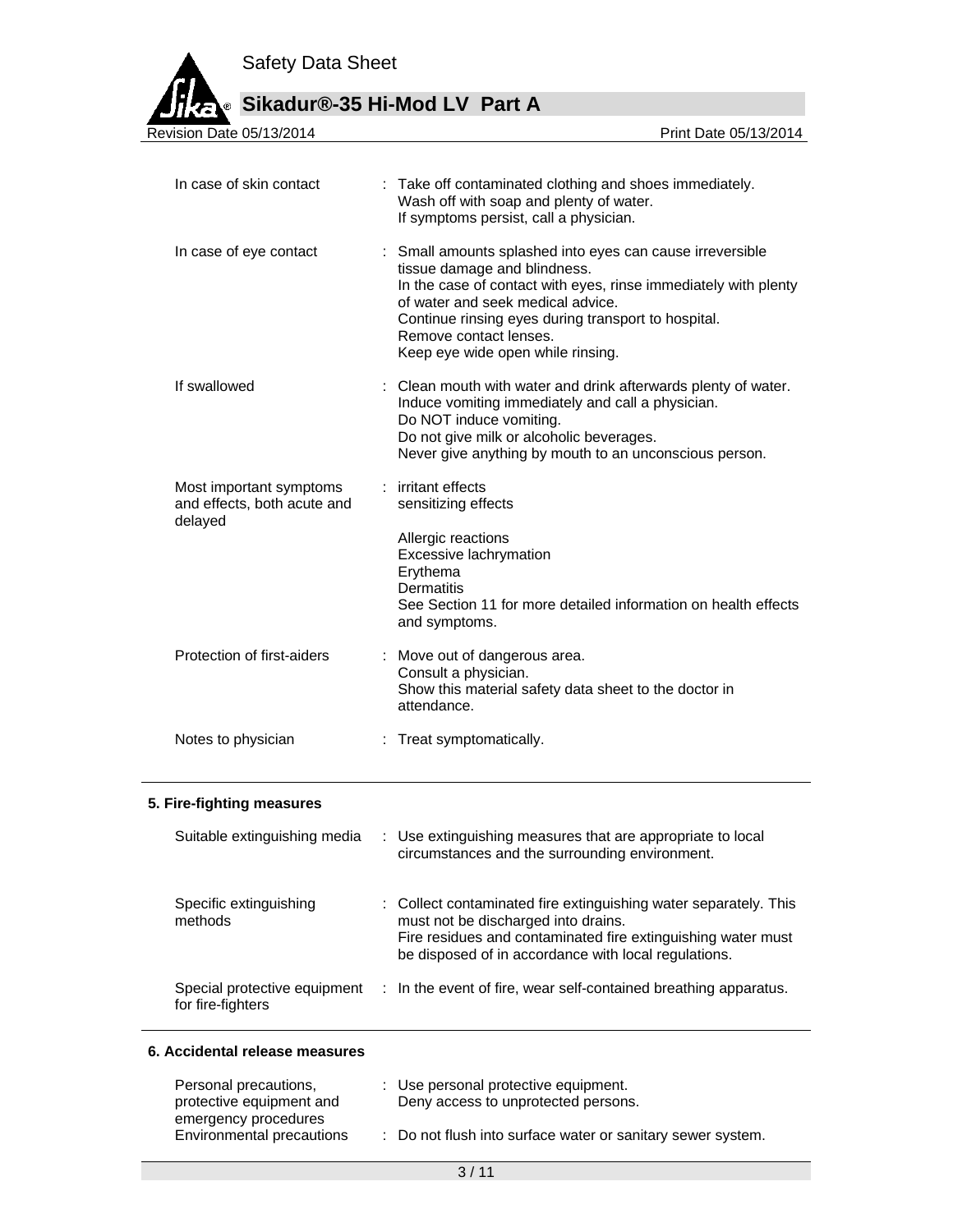

# **Sikadur®-35 Hi-Mod LV Part A**

Revision Date 05/13/2014 If the product contaminates rivers and lakes or drains inform respective authorities. Local authorities should be advised if significant spillages cannot be contained. Methods and materials for containment and cleaning up : Soak up with inert absorbent material (e.g. sand, silica gel, acid binder, universal binder, sawdust). Keep in suitable, closed containers for disposal.

# **7. Handling and storage**

| Advice on safe handling     | : Do not breathe vapors or spray mist.<br>Avoid exceeding the given occupational exposure limits (see<br>section 8).<br>Do not get in eyes, on skin, or on clothing.<br>For personal protection see section 8.<br>Persons with a history of skin sensitization problems or<br>asthma, allergies, chronic or recurrent respiratory disease<br>should not be employed in any process in which this mixture is<br>being used.<br>Smoking, eating and drinking should be prohibited in the<br>application area.<br>Follow standard hygiene measures when handling chemical<br>products. |  |
|-----------------------------|-------------------------------------------------------------------------------------------------------------------------------------------------------------------------------------------------------------------------------------------------------------------------------------------------------------------------------------------------------------------------------------------------------------------------------------------------------------------------------------------------------------------------------------------------------------------------------------|--|
| Conditions for safe storage | : Store in original container.<br>Keep container tightly closed in a dry and well-ventilated<br>place.<br>Containers which are opened must be carefully resealed and<br>kept upright to prevent leakage.<br>Observe label precautions.<br>Store in accordance with local regulations.                                                                                                                                                                                                                                                                                               |  |
| Materials to avoid          | : no data available                                                                                                                                                                                                                                                                                                                                                                                                                                                                                                                                                                 |  |

### **8. Exposure controls/personal protection**

| <b>Component</b>  | CAS-No.       | Basis **            | Value       | <b>Exposure limit(s)*/</b><br>Form of exposure |
|-------------------|---------------|---------------------|-------------|------------------------------------------------|
| Naphthalene, pure | $91 - 20 - 3$ | <b>ACGIH</b>        | <b>TWA</b>  | 10 ppm                                         |
|                   |               | <b>ACGIH</b>        | <b>STEL</b> | 15 ppm                                         |
|                   |               | OSHA Z-1            | <b>TWA</b>  | 10 ppm<br>50 mg/m3                             |
|                   |               | OSHA P <sub>0</sub> | <b>TWA</b>  | 10 ppm<br>50 mg/m3                             |
|                   |               | OSHA P0             | <b>STEL</b> | 15 ppm<br>75 mg/m3                             |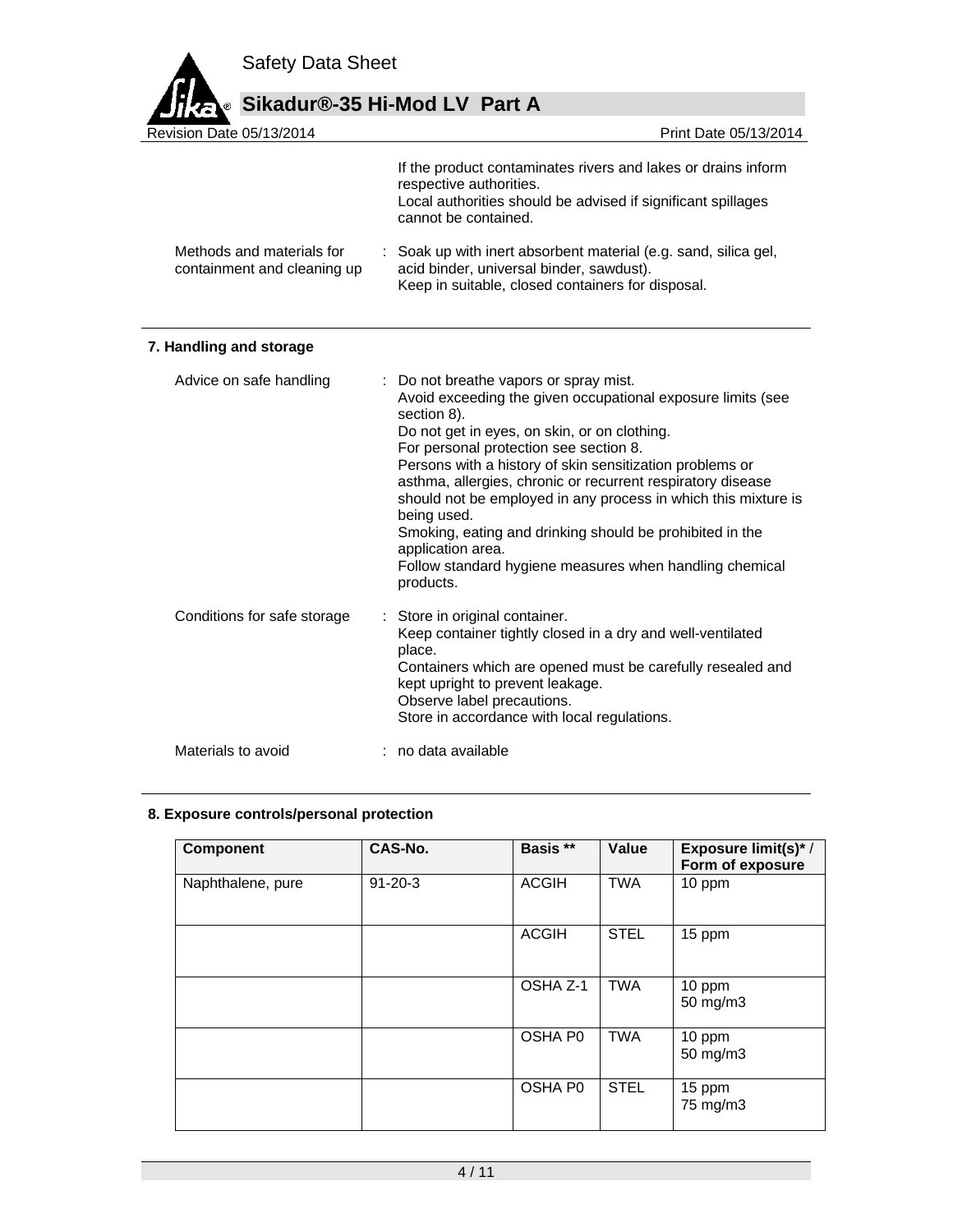

\*The above mentioned values are in accordance with the legislation in effect at the date of the release of this safety data sheet.

### \*\***Basis**

ACGIH. Threshold Limit Values (TLV) OSHA P0. Table Z-1, Limit for Air Contaminat (1989 Vacated Values) OSHA P1. Permissible Exposure Limits (PEL), Table Z-1, Limit for Air Contaminant OSHA P2. Permissible Exposure Limits (PEL), Table Z-2 OSHA Z3. Table Z-3, Mineral Dust

| <b>Engineering measures</b> | : Use of adequate ventilation should be sufficient to control<br>worker exposure to airborne contaminants. If the use of this<br>product generates dust, fumes, gas, vapor or mist, use<br>process enclosures, local exhaust ventilation or other<br>engineering controls to keep worker exposure below any<br>recommended or statutory limits. |
|-----------------------------|-------------------------------------------------------------------------------------------------------------------------------------------------------------------------------------------------------------------------------------------------------------------------------------------------------------------------------------------------|
|                             |                                                                                                                                                                                                                                                                                                                                                 |

#### **Personal protective equipment**

| Respiratory protection   | : Use a properly fitted NIOSH approved air-purifying or air-fed<br>respirator complying with an approved standard if a risk<br>assessment indicates this is necessary.                                                                                                             |
|--------------------------|------------------------------------------------------------------------------------------------------------------------------------------------------------------------------------------------------------------------------------------------------------------------------------|
|                          | The filter class for the respirator must be suitable for the<br>maximum expected contaminant concentration<br>(gas/vapor/aerosol/particulates) that may arise when handling<br>the product. If this concentration is exceeded, self-contained<br>breathing apparatus must be used. |
| Hand protection          |                                                                                                                                                                                                                                                                                    |
| Remarks                  | : Chemical-resistant, impervious gloves complying with an<br>approved standard should be worn at all times when handling<br>chemical products if a risk assessment indicates this is<br>necessary.                                                                                 |
| Eye protection           | : Safety eyewear complying with an approved standard should<br>be used when a risk assessment indicates this is necessary.                                                                                                                                                         |
| Skin and body protection | : Choose body protection in relation to its type, to the<br>concentration and amount of dangerous substances, and to<br>the specific work-place.                                                                                                                                   |
| Hygiene measures         | : Avoid contact with skin, eyes and clothing.<br>Wash hands before breaks and immediately after handling the<br>product.<br>Remove contaminated clothing and protective equipment<br>before entering eating areas.<br>Wash thoroughly after handling.                              |

### **9. Physical and chemical properties**

Appearance : liquid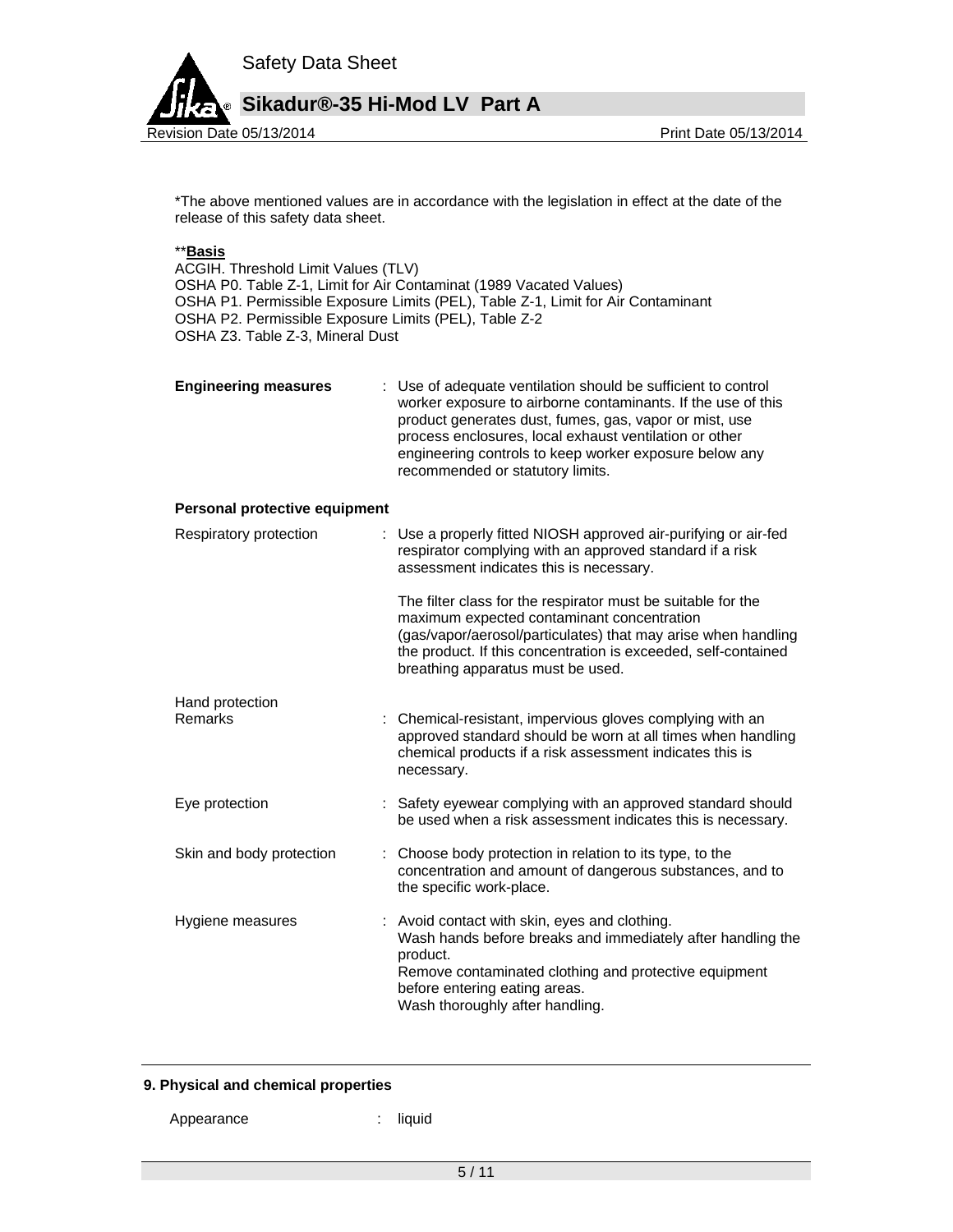**Sikadur®-35 Hi-Mod LV Part A**

Revision Date 05/13/2014

ø

| Color                                         |                | clear<br>straw-like                                                                                                                                                                                                                                   |
|-----------------------------------------------|----------------|-------------------------------------------------------------------------------------------------------------------------------------------------------------------------------------------------------------------------------------------------------|
| Odor                                          |                | aromatic                                                                                                                                                                                                                                              |
| Odor Threshold                                |                | no data available                                                                                                                                                                                                                                     |
| Flash point                                   |                | ca. > 212 °F (> 100 °C)                                                                                                                                                                                                                               |
| Ignition temperature                          | ÷              | not applicable                                                                                                                                                                                                                                        |
| Decomposition temperature                     | ÷              | no data available                                                                                                                                                                                                                                     |
| Lower explosion limit (Vol%)                  | ÷              | no data available                                                                                                                                                                                                                                     |
| Upper explosion limit (Vol%)                  | ÷              | no data available                                                                                                                                                                                                                                     |
| Flammability (solid, gas)                     |                | no data available                                                                                                                                                                                                                                     |
| Oxidizing properties                          |                | no data available                                                                                                                                                                                                                                     |
| Autoignition temperature                      |                | no data available                                                                                                                                                                                                                                     |
| pH                                            |                | no data available                                                                                                                                                                                                                                     |
| Melting point/range /                         | ÷              | no data available                                                                                                                                                                                                                                     |
| Freezing point<br>Boiling point/boiling range |                | no data available                                                                                                                                                                                                                                     |
| Vapor pressure                                |                | no data available                                                                                                                                                                                                                                     |
| Density                                       |                | $1.12$ g/cm3<br>at 68 °F (20 °C)                                                                                                                                                                                                                      |
| Water solubility                              |                | Note: insoluble                                                                                                                                                                                                                                       |
| Partition coefficient: n-<br>octanol/water    |                | no data available                                                                                                                                                                                                                                     |
| Viscosity, dynamic                            |                | no data available                                                                                                                                                                                                                                     |
| Viscosity, kinematic                          |                | ca.> 20.5 mm2/s<br>at 104 °F (40 °C)                                                                                                                                                                                                                  |
| Relative vapor density                        | ÷              | no data available                                                                                                                                                                                                                                     |
| Evaporation rate                              |                | no data available                                                                                                                                                                                                                                     |
| Burning rate                                  |                | no data available                                                                                                                                                                                                                                     |
| Volatile organic compounds<br>(VOC) content   | $\ddot{\cdot}$ | 22 g/L (Sikadur®-35 Hi-Mod LV Part A + Sikadur®-35 Hi-Mod LV Part B);<br>61 g/L (Sikadur®-35 Hi-Mod LV Part A + Sikadur®-35 Hi-Mod LV LPL Part B)<br><61 g/L (Sikadur® Pump Aid + Sikadur®35 Hi-Mod LV Part A + Sikadur®-35 Hi-<br>Mod LV LPL Part B) |

### **10. Stability and reactivity**

Reactivity **Reactivity** : No dangerous reaction known under conditions of normal use.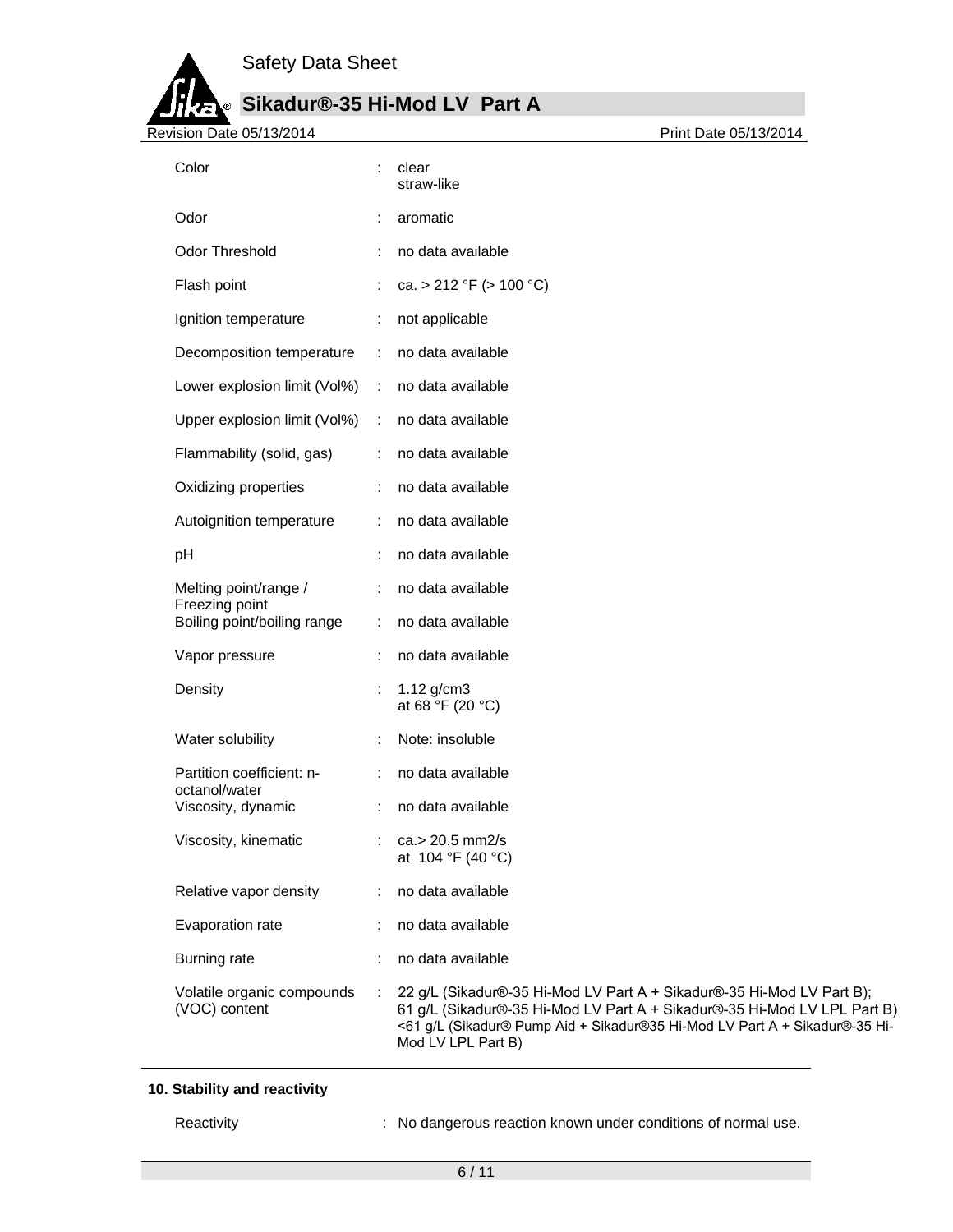

# **Sikadur®-35 Hi-Mod LV Part A**

| Revision Date 05/13/2014         | Print Date 05/13/2014                          |
|----------------------------------|------------------------------------------------|
| Chemical stability               | : The product is chemically stable.            |
| Possibility of hazardous         | : Stable under recommended storage conditions. |
| reactions<br>Conditions to avoid | : no data available                            |
| Incompatible materials           | : no data available                            |

### **11. Toxicological information**

### **Acute toxicity**

| <b>Product</b>            |                   |
|---------------------------|-------------------|
| Acute oral toxicity       | no data available |
| Acute inhalation toxicity | no data available |
| Acute dermal toxicity     | no data available |

### **Ingredients:**

# **bisphenol-A-(epichlorhydrin) epoxy resin :**

| Acute oral toxicity | : LD50 Oral rat: $> 5,000$ mg/kg |
|---------------------|----------------------------------|
|                     |                                  |

| Acute dermal toxicity |  | LD50 Dermal rabbit: $>$ 20,000 mg/kg |  |  |
|-----------------------|--|--------------------------------------|--|--|
|-----------------------|--|--------------------------------------|--|--|

| Phenol, 4-nonyl, branched : |                                   |  |
|-----------------------------|-----------------------------------|--|
| Acute dermal toxicity       | : LD50 Dermal rabbit: 3,160 mg/kg |  |

### **Skin corrosion/irritation**

### **Product**

Causes skin irritation.

### **Serious eye damage/eye irritation**

### **Product**

Causes serious eye damage.

# **Respiratory or skin sensitization**

# **Product**

May cause an allergic skin reaction.

# **Germ cell mutagenicity**

### **Product**

Mutagenicity **interpretent in the Contract of the Mutagenicity**  $\cdot$  no data available

## **Carcinogenicity**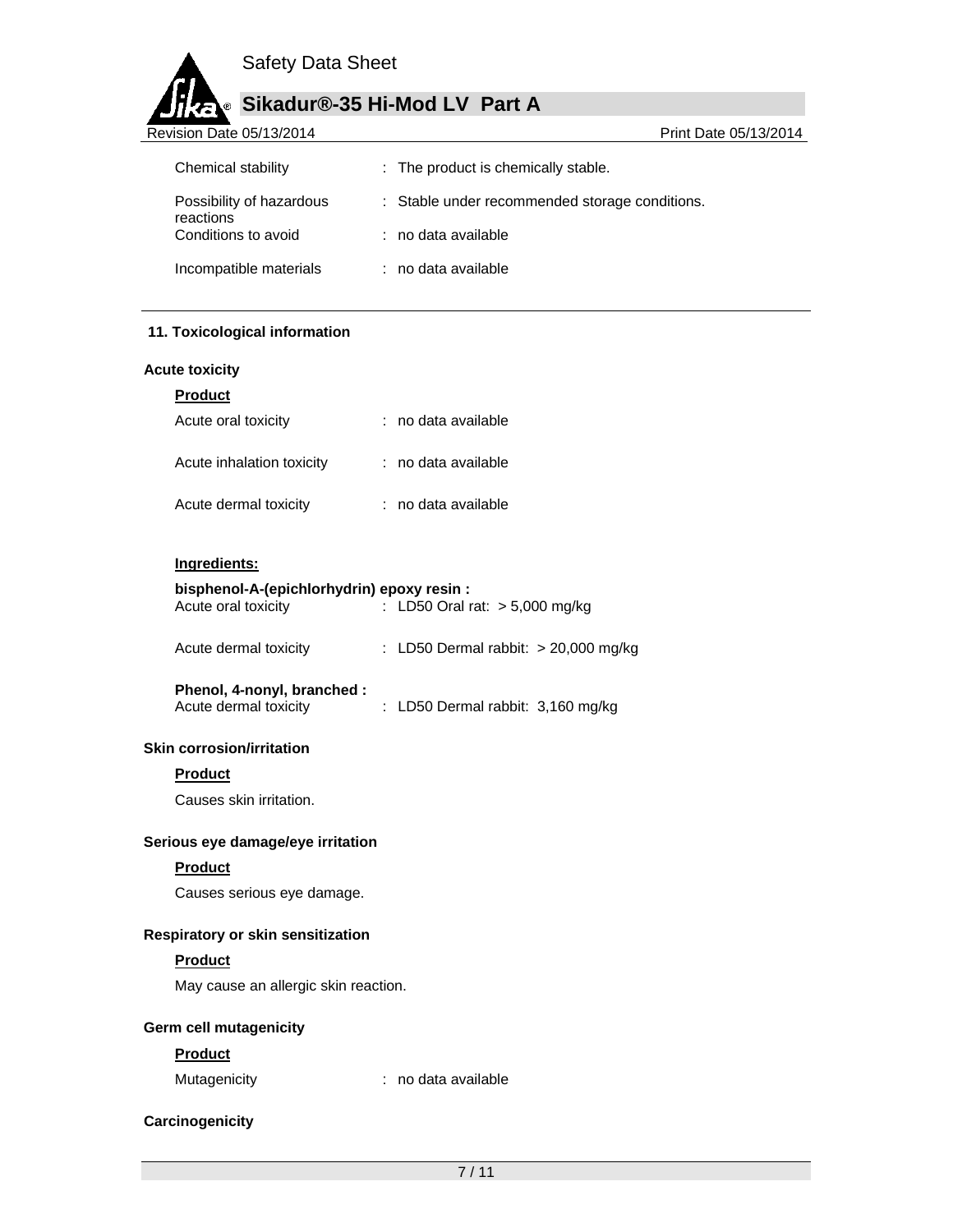

| Revision Date 05/13/2014 |
|--------------------------|

Revision Date 05/13/2014 Print Date 05/13/2014

# **Product**

| Carcinogenicity                        | : Suspected of causing cancer.                                       |               |
|----------------------------------------|----------------------------------------------------------------------|---------------|
| <b>IARC</b>                            | Group 2B: Possibly carcinogenic to humans                            |               |
| <b>NTP</b>                             | Naphthalene, pure<br>Reasonably anticipated to be a human carcinogen | $91 - 20 - 3$ |
|                                        | Naphthalene, pure                                                    | $91 - 20 - 3$ |
| <b>Reproductive Toxicity/Fertility</b> |                                                                      |               |
| <b>Product</b>                         |                                                                      |               |
| Reproductive toxicity                  | Suspected of damaging fertility or the unborn child.                 |               |

### **Reproductive Toxicity/Development/Teratogenicity**

**Product** 

Teratogenicity **interpretatally** in the data available

### **STOT-single exposure**

### **Product**

Assessment: no data available

### **STOT-repeated exposure**

Reports have associated repeated and prolonged exposure to some of the chemicals in this product with permanent brain,liver, kidney and nervous system damage. Intentional misuse by deliberate concentration and inhalation of vapors may be harmful or fatal.

Once sensitized, a severe allergic reaction may occur when subsequently exposed to very low levels.

# **Product**

Assessment: no data available

### **Aspiration toxicity**

#### **Product**

no data available

### **12. Ecological information**

| Other information | Do not empty into drains; dispose of this material and its<br>container in a safe way.<br>Avoid dispersal of spilled material and runoff and contact<br>with soil, waterways, drains and sewers.<br>Toxic to aquatic organisms, may cause long-term adverse<br>effects in the aquatic environment.<br>May be harmful to the environment if released in large<br>quantities.<br>Water polluting material. |
|-------------------|----------------------------------------------------------------------------------------------------------------------------------------------------------------------------------------------------------------------------------------------------------------------------------------------------------------------------------------------------------------------------------------------------------|
|                   |                                                                                                                                                                                                                                                                                                                                                                                                          |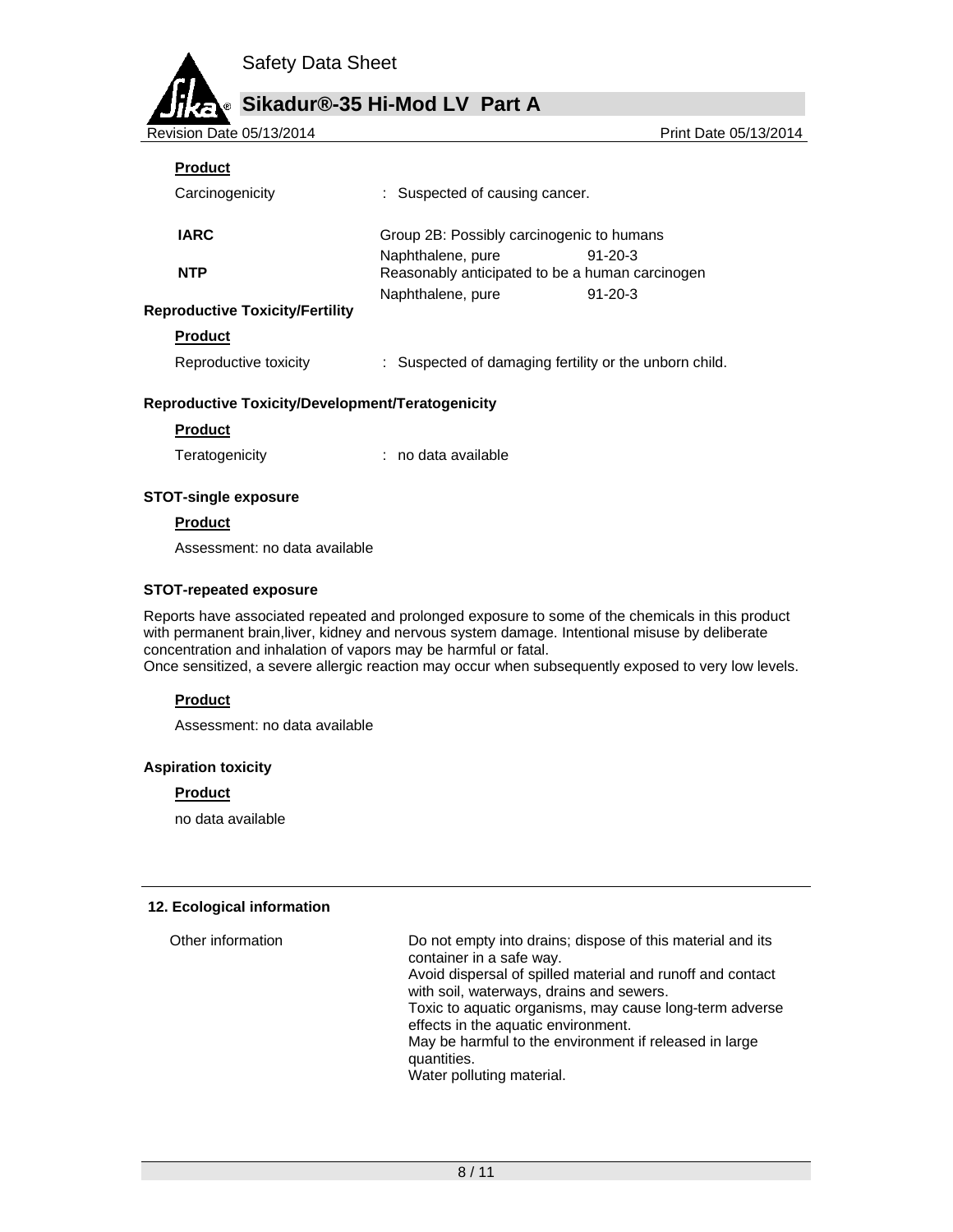**Sikadur®-35 Hi-Mod LV Part A**

Revision Date 05/13/2014 **Revision Date 05/13/2014** 

#### **13. Disposal considerations**

| Disposal methods       |                                                                                                                                                                                                                               |
|------------------------|-------------------------------------------------------------------------------------------------------------------------------------------------------------------------------------------------------------------------------|
| Waste from residues    | : Disposal of this product, solutions and any by-products should<br>at all times comply with the requirements of environmental<br>protection and waste disposal legislation and any regional<br>local authority requirements. |
| Contaminated packaging | : Empty containers should be taken to an approved waste<br>handling site for recycling or disposal.                                                                                                                           |

### **14. Transport information**

**DOT** 

Not regulated

# **IATA**

| UN number                                   | 3082                                                                                              |
|---------------------------------------------|---------------------------------------------------------------------------------------------------|
| Description of the goods                    | Environmentally hazardous substance, liquid, n.o.s.<br>(bisphenol-A-(epichlorhydrin) epoxy resin) |
| Class                                       | 9                                                                                                 |
| Packing group                               | Ш                                                                                                 |
| Labels                                      | 9                                                                                                 |
| Packing instruction (cargo<br>aircraft)     | 964                                                                                               |
| Packing instruction<br>(passenger aircraft) | 964                                                                                               |
| Packing instruction<br>(passenger aircraft) | Y964                                                                                              |
| <b>IMDG</b>                                 |                                                                                                   |
| UN number                                   | 3082                                                                                              |
| Description of the goods                    | ENVIRONMENTALLY HAZARDOUS SUBSTANCE, LIQUID,<br>N.O.S.                                            |
|                                             | (bisphenol-A-(epichlorhydrin) epoxy resin)                                                        |
| Class                                       | 9                                                                                                 |
| Packing group                               | Ш                                                                                                 |
| Labels                                      | 9                                                                                                 |
| EmS Number 1                                | F-A                                                                                               |
| EmS Number 2                                | S-F                                                                                               |
| Marine pollutant                            | ves                                                                                               |

IMDG: For Limited Quantity special provisions reference IMDG Code Chapter 3.4

# **Special precautions for user**

no data available

**Transport in bulk according to Annex II of MARPOL 73/78 and the IBC Code**  not applicable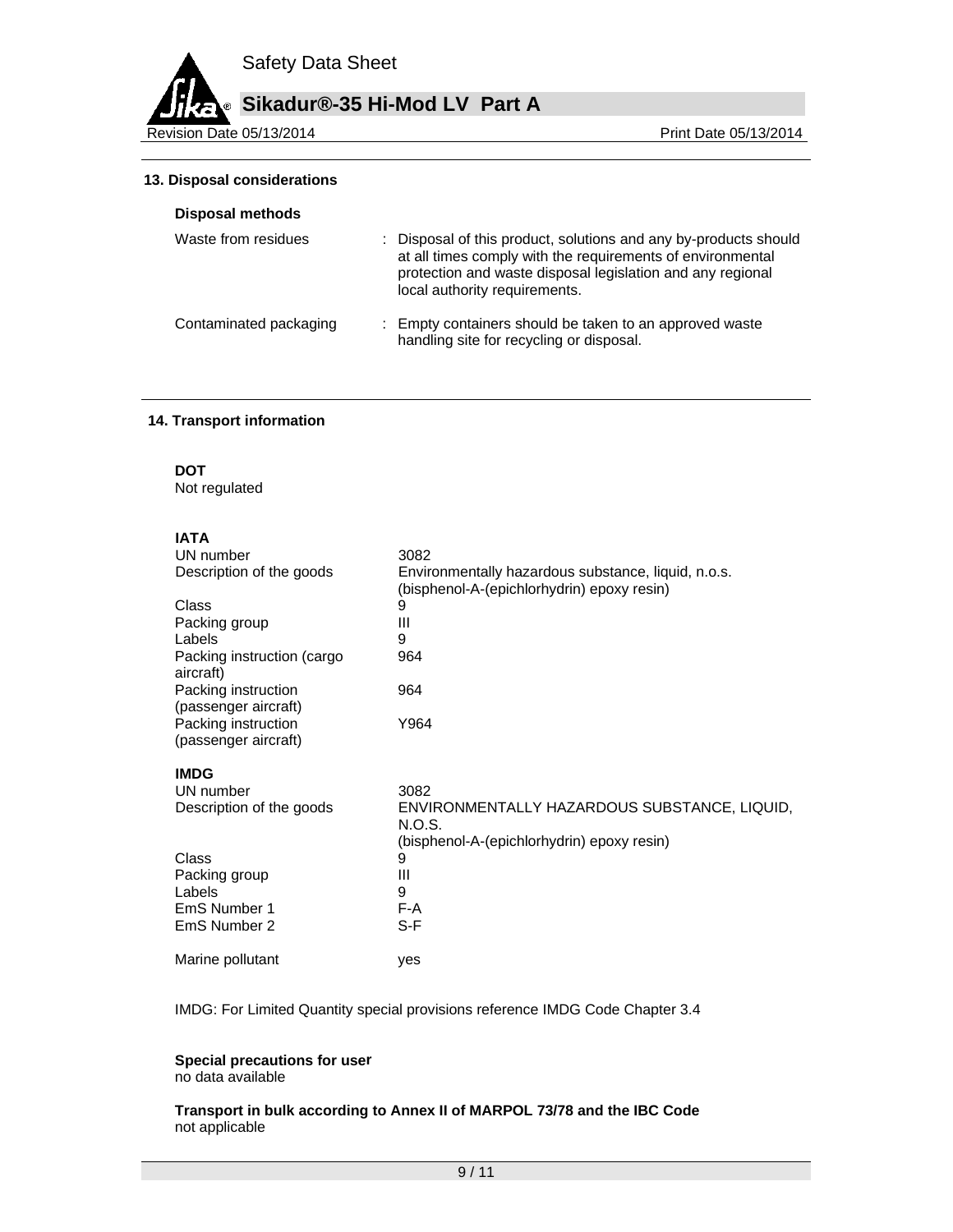

### **15. Regulatory information**

**TSCA list EXECA list EXECA list EXECA list EXECA list EXECA list EXECA list EXECA list EXECA list EXECA list EXECA list EXECA list** TSCA Inventory or are in compliance with a TSCA Inventory exemption.

### **EPCRA - Emergency Planning and Community Right-to-Know**

### **CERCLA Reportable Quantity**

This material does not contain any components with a CERCLA RQ.

#### **SARA304 Reportable Quantity**

This material does not contain any components with a section 304 EHS RQ.

| SARA 311/312 Hazards                                                                         | : Acute Health Hazard<br>Chronic Health Hazard                                                                                                                                                         |
|----------------------------------------------------------------------------------------------|--------------------------------------------------------------------------------------------------------------------------------------------------------------------------------------------------------|
| <b>SARA 302</b>                                                                              | : SARA 302: No chemicals in this material are subject to the<br>reporting requirements of SARA Title III, Section 302.                                                                                 |
| <b>SARA 313</b>                                                                              | : SARA 313: This material does not contain any chemical<br>components with known CAS numbers that exceed the<br>threshold (De Minimis) reporting levels established by SARA<br>Title III, Section 313. |
| <b>Clean Air Act</b>                                                                         |                                                                                                                                                                                                        |
| <b>Ozone-Depletion</b><br><b>Potential</b>                                                   | This product neither contains, nor was manufactured with a<br>Class I or Class II ODS as defined by the U.S. Clean Air Act<br>Section 602 (40 CFR 82, Subpt. A, App.A + B).                            |
| Air Act Section 12 (40 CFR 61).<br>Accidental Release Prevention (40 CFR 68.130, Subpart F). | This product does not contain any hazardous air pollutants (HAP), as defined by the U.S. Clean<br>This product does not contain any chemicals listed under the U.S. Clean Air Act Section 112(r) for   |
| <b>California Prop 65</b>                                                                    | WARNING! This product contains a chemical known in the                                                                                                                                                 |

State of California to cause cancer.

#### **16. Other information**

**HMIS Classification** 

| <b>Health</b>              |  |
|----------------------------|--|
| <b>Flammability</b>        |  |
| <b>Physical Hazard</b>     |  |
| <b>Personal Protection</b> |  |